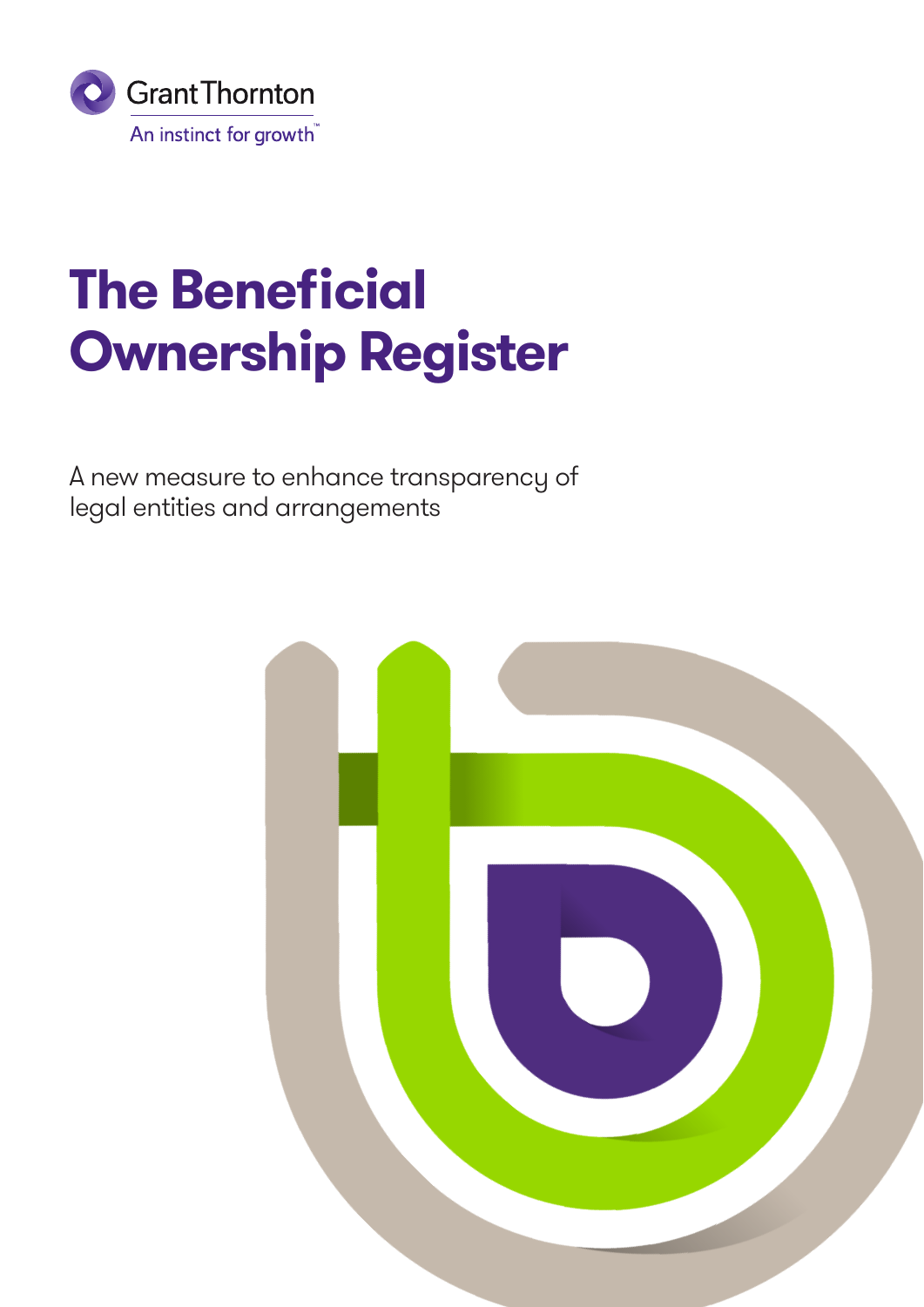As of 1 January 2018, entities in Malta, including companies, partnerships, foundations, trusts and associations, have an obligation to disclose the ultimate beneficial owner/s (physical person) of the entities. The disclosure needs to be made to the respective registries (collectively the "Register"):

- the Registrar of Companies in case of companies
- the Malta Financial Services Authority (MFSA) in case of trusts
- the Registrar for Legal Persons in case of associations and foundations.

The information contained in the Register will be accessible from 1 April 2018 to

- national competent authorities with designated responsibilities for combating money laundering and terrorist financing
- national competent authorities that have the function of investigating or prosecuting money laundering, associated criminal offences and terrorist financing, or of tracing, seizing, freezing and confiscating criminal assets
- the Financial Intelligence Analysis Unit (FIAU)
- national tax authorities
- any other national competent authority within the meaning assigned to it under the Prevention of Money Laundering and funding of Terrorism Regulations, not already covered above
- subject persons who are providing services in or from Malta for the purpose of carrying out customer due diligence
- any person or organisation that upon written request can satisfactorily demonstrate and justify legitimate interest of the beneficial owners of the company, foundation or association. In such cases, the following information will be accessible:
	- − name
	- month and year of birth
	- nationality
	- country of residence
	- the extent and nature of the beneficial interest.

In case of trusts, registers will be accessible only to competent authorities and subject persons when carrying out customer due diligence.

A **beneficial owner** is defined as the individual (s) who ultimately owns or controls a legal entity or arrangement through direct or indirect ownership of a sufficient percentage of the shares or voting rights or ownership interest in that entity.

## In case of companies,

a shareholding of 25% plus one share or an ownership interest of more than 25% in the entity held by an individual is an indication of direct ownership. Moreover, a shareholding of 25% plus one share or an ownership interest of more than 25% in the entity held by a corporate entity, which is under the control of individual(s), or by multiple corporate entities which are under the control of the same individual(s), is an indication of indirect ownership.

In case of *trusts*, the beneficial owner consists of

- the settlor
- the trustee<sup>(s)</sup>
- the protector, where applicable
- the beneficiaries or the class of beneficiaries as may be applicable, and
- any other natural person exercising ultimate control over the trust by means of direct or indirect ownership or by other means.

In case of other legal entities such as foundations and legal arrangements similar to trusts, the beneficial owner consists of the natural person(s) holding equivalent or similar positions to those referred in the trusts definition.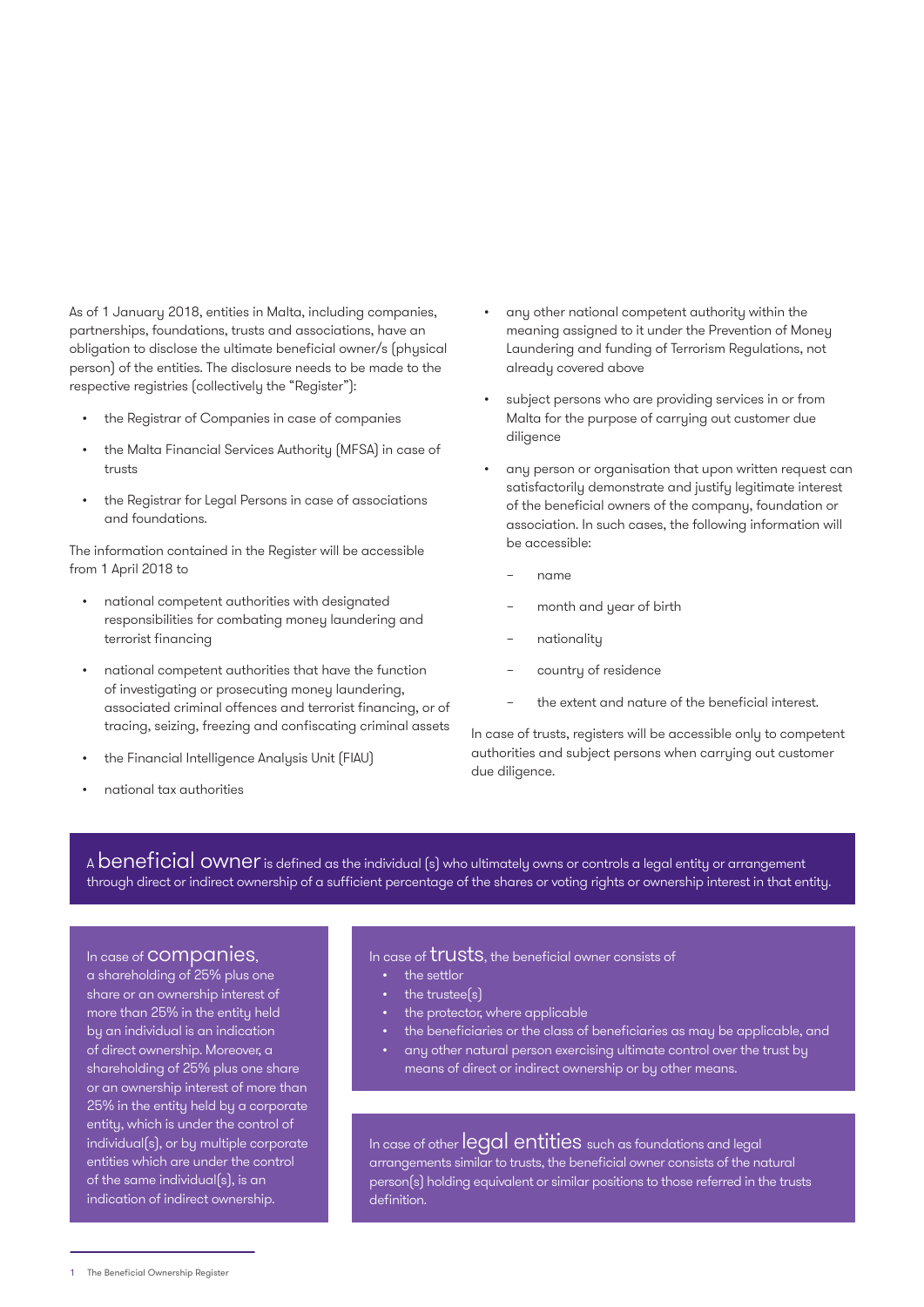

The implementation of this measure necessitates in-depth analysis of the ownership structure of the entities in order to determine adequate disclosure of information.

Furthermore, entities are required to set-up and maintain an internal Beneficial Ownership Register. The following information must be included in the register:

- official full name
- date of birth
- nationality
- country of residence
- official identification number (e.g. passport number or identification card number)
- type of the identification document
- country of issue of the identification document
- the nature and extent of the beneficial interest held by each beneficial owner
- any changes to the nature and extent of the beneficial interest held by each beneficial owner
- the effective date on which a natural person became, or ceased to be a beneficial owner
- the effective date on which the beneficial owner increased or reduced the beneficial interest in the company.

Companies, partnerships, foundations and associations formed in Malta prior to 1 January 2018, have a period of 6 months to comply with the new regulations. On the other hand, trusts do not have such compliance term as first it needs to generate tax consequences.

The above measures are immediately applicable for companies, partnerships, trusts which generate tax consequences, foundations and associations which are formed as of 1 January 2018.

Non-compliance and non-disclosure with such obligation may lead to a fine or, in certain circumstances, imprisonment.